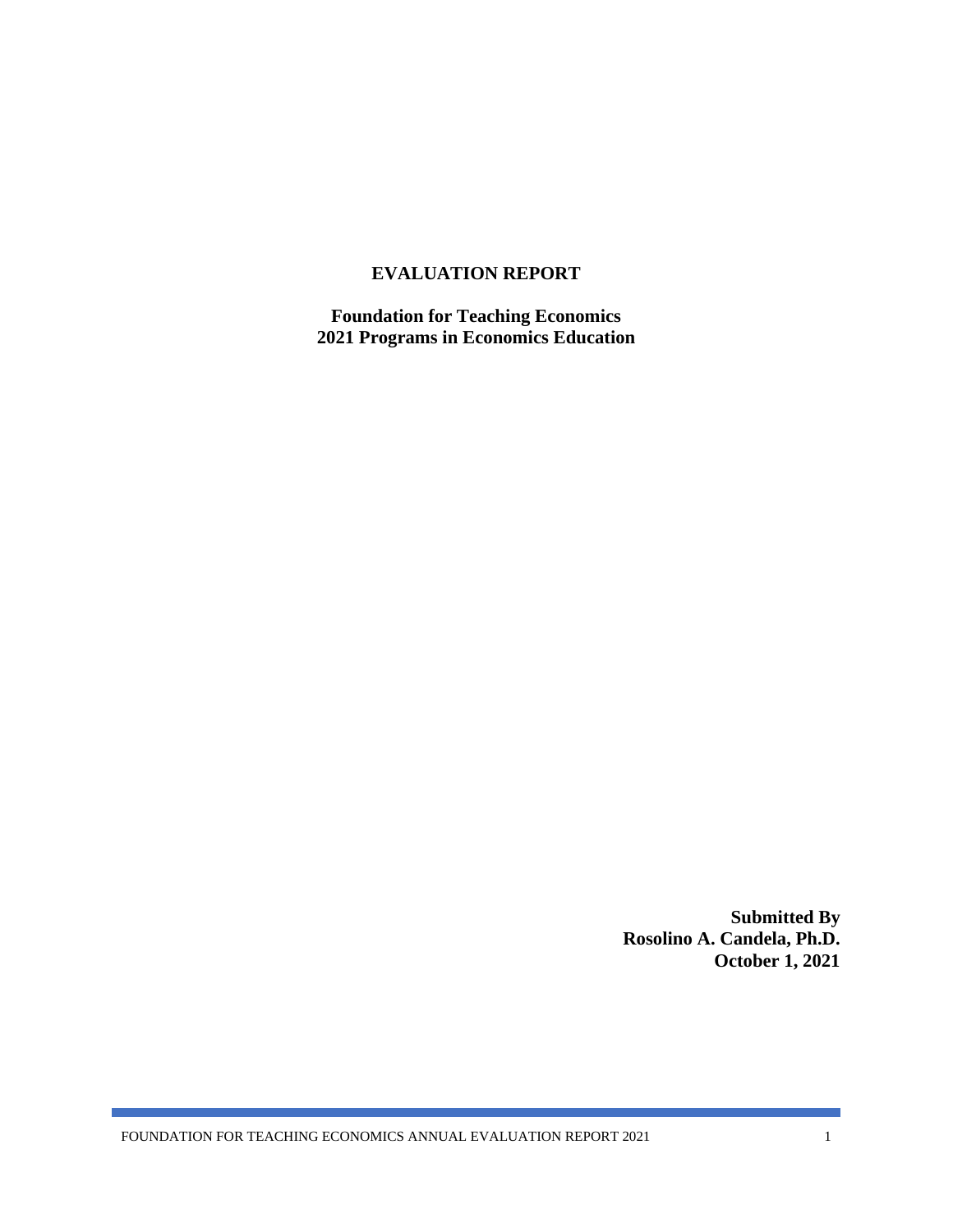| <b>Contents</b>                                                                                                                                                                                                                                                                                                                                                                                                                                                                                                                     |                     |  |
|-------------------------------------------------------------------------------------------------------------------------------------------------------------------------------------------------------------------------------------------------------------------------------------------------------------------------------------------------------------------------------------------------------------------------------------------------------------------------------------------------------------------------------------|---------------------|--|
| Contents<br>$\overline{2}$                                                                                                                                                                                                                                                                                                                                                                                                                                                                                                          |                     |  |
| Tables                                                                                                                                                                                                                                                                                                                                                                                                                                                                                                                              | 3                   |  |
| Overview                                                                                                                                                                                                                                                                                                                                                                                                                                                                                                                            | 5                   |  |
| Economics for Leaders – Student Program<br>Tests of Students' Economic Understanding<br><b>Students' Evaluations</b><br>$\bullet$                                                                                                                                                                                                                                                                                                                                                                                                   | $8\,$<br>$8\,$<br>8 |  |
| Economic Forces in American History - Student Program<br>Tests of Students' Economic Understanding<br>$\bullet$<br>Students' Evaluations<br>$\bullet$                                                                                                                                                                                                                                                                                                                                                                               | 9<br>9<br>9         |  |
| Entrepreneurship in the Global Economy – Student Program<br><b>Students' Evaluations</b>                                                                                                                                                                                                                                                                                                                                                                                                                                            | 10<br>10            |  |
| Environment and the Economy – Teacher Program<br>Teachers' Evaluations<br>$\bullet$                                                                                                                                                                                                                                                                                                                                                                                                                                                 | 10<br>10            |  |
| Economic Issues for Teacher - Teacher Program<br>Teachers' Evaluations<br>$\bullet$                                                                                                                                                                                                                                                                                                                                                                                                                                                 | 11<br>11            |  |
| Economics for Leaders - Teacher Program<br>Virtual Teachers' Evaluations & In-Person Teachers' Evaluations                                                                                                                                                                                                                                                                                                                                                                                                                          |                     |  |
| <b>Online Courses - Teachers</b><br>Teacher Economics: Understanding the Federal, Budget, Debt and Deficits<br>$\bullet$<br><b>Economics of Disasters Online</b><br>٠<br>Economics Online for Teachers: Fundamentals<br>$\bullet$<br>Economics Online for Teachers: Institutions, Government, and the Economy<br>Economic Forces in American History Online: Colonialism - Early 20 <sup>th</sup> Century<br>Economic Forces in American History Online: Early 20th Century - Present<br>Economic Demise of the Soviet Union Online |                     |  |
| One Day Programs: Virtual                                                                                                                                                                                                                                                                                                                                                                                                                                                                                                           | 13                  |  |
| One Day Programs: In-Person                                                                                                                                                                                                                                                                                                                                                                                                                                                                                                         |                     |  |
| Webinars                                                                                                                                                                                                                                                                                                                                                                                                                                                                                                                            |                     |  |
| Virtual Workshops                                                                                                                                                                                                                                                                                                                                                                                                                                                                                                                   |                     |  |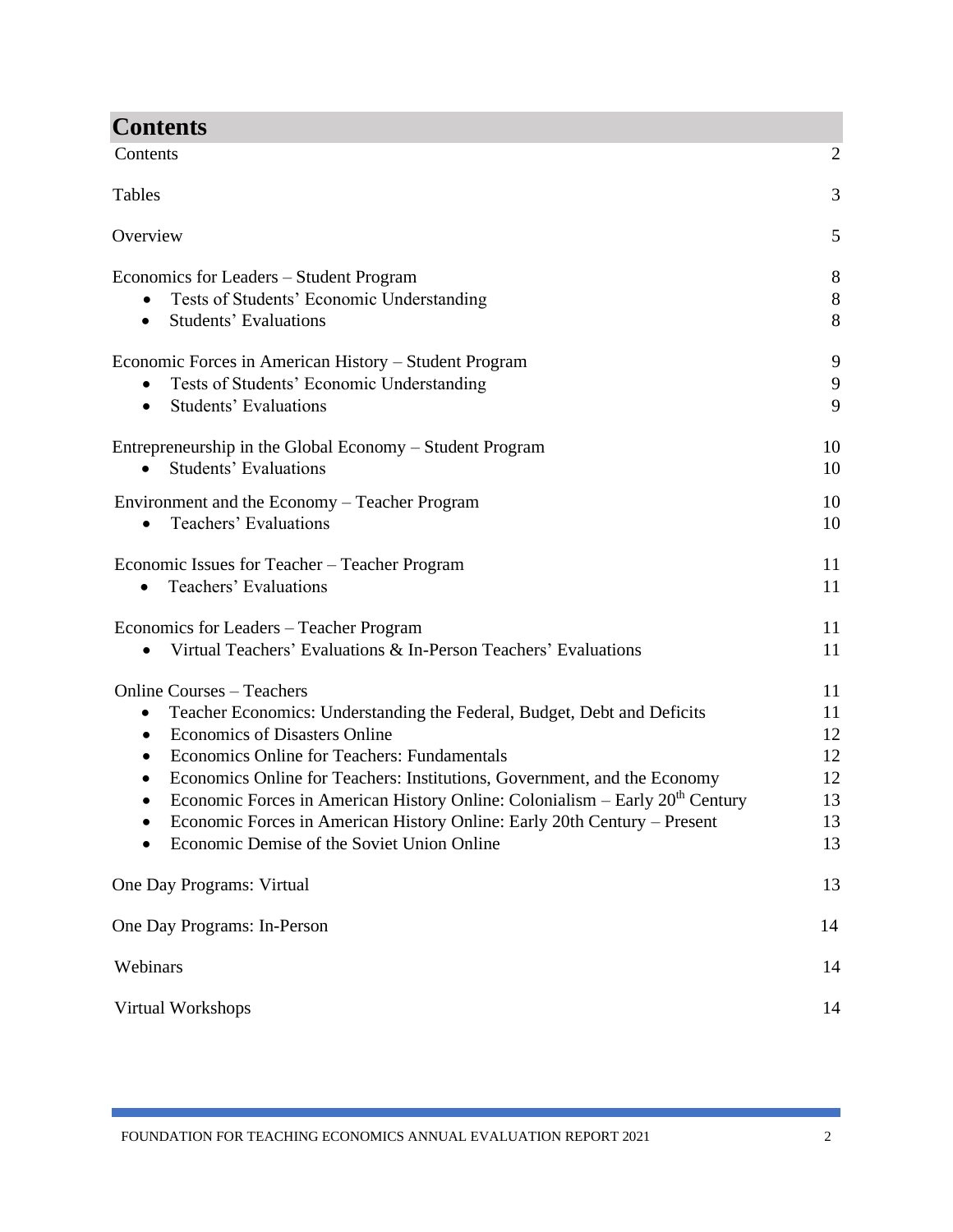# **Tables**

| Table 1.  | Economics for Leaders: Student Pre- and Post-Test Results                                                                     |
|-----------|-------------------------------------------------------------------------------------------------------------------------------|
| Table 2.  | Economics for Leaders: Student Evaluations of Content, Materials, Instructors, and<br><b>Overall Program</b>                  |
| Table 3.  | Economics for Leaders: Student Evaluations of Staff Members and Applications                                                  |
| Table 4.  | Economic Forces in American History: Student Evaluations of Content, Materials,<br><b>Instructors, and Overall Program</b>    |
| Table 5.  | Economic Forces in American History: Student Evaluations of Staff Members and<br>Applications                                 |
| Table 6.  | Entrepreneurship and the Global Economy: Student Evaluations of Sessions,<br><b>Instructors, and Overall Program</b>          |
| Table 7.  | Environment and the Economy: Teacher Evaluations of Sessions, Instructors, and<br><b>Overall Program</b>                      |
| Table 8.  | Economic Issues for Teachers: Teacher Evaluations of Sessions, Instructors, and<br><b>Overall Program</b>                     |
| Table 9a. | Economics for Leaders: Teacher Virtual Evaluations of Content, Materials, Instructors,<br>and Overall Program                 |
| Table 9b. | Economics for Leaders: Teacher In-Person Evaluations of Content, Materials,<br>Instructors, and Overall Program               |
| Table 10. | Teacher Economics: Understanding the Federal Budget, Debt, and Deficits<br>(TE: BDD), Teacher Evaluations                     |
| Table 11. | Economics of Disasters Online (EODO): Teacher Evaluations                                                                     |
| Table 12. | Economics Online for Teachers: Fundamentals (EOFT Fundamentals),<br><b>Teacher Evaluations</b>                                |
| Table 13. | Economic Online for Teachers: Institutions, Government, and the Economy, (EOFT)<br><b>Institutions: Teacher Evaluations</b>   |
| Table 14. | Economic Forces in American History Online: Colonialism – Early $20th$ Century,<br>(EFIAHO: Colonialism): Teacher Evaluations |
| Table 15. | Economic Forces in American History Online: Early 20th Century – Present<br>(EFIAHO: Present): Teacher Evaluations            |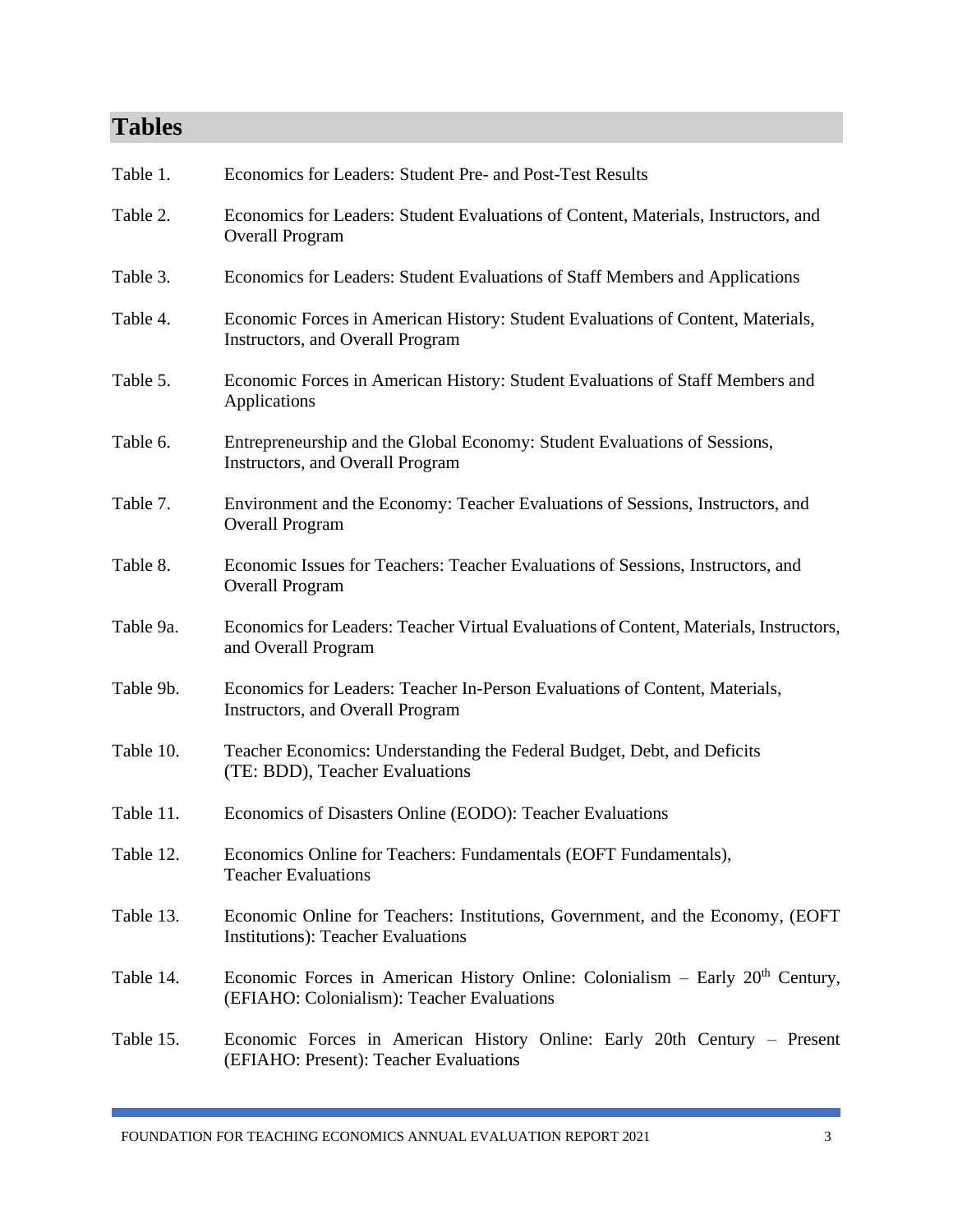| Table 16.  | Economic Demise of the Soviet Union Online (EDSUO): Teacher Evaluations                                    |
|------------|------------------------------------------------------------------------------------------------------------|
| Table 17a. | One Day Programs: Teacher Virtual Evaluations of Content, Materials, Instructors,<br>and Overall Program   |
| Table 17b. | One Day Programs: Teacher In-Person Evaluations of Content, Materials, Instructors,<br>and Overall Program |
| Table 18.  | <b>Webinars: Teacher Evaluations</b>                                                                       |
| Table 19.  | Virtual Workshops: Teacher Evaluations                                                                     |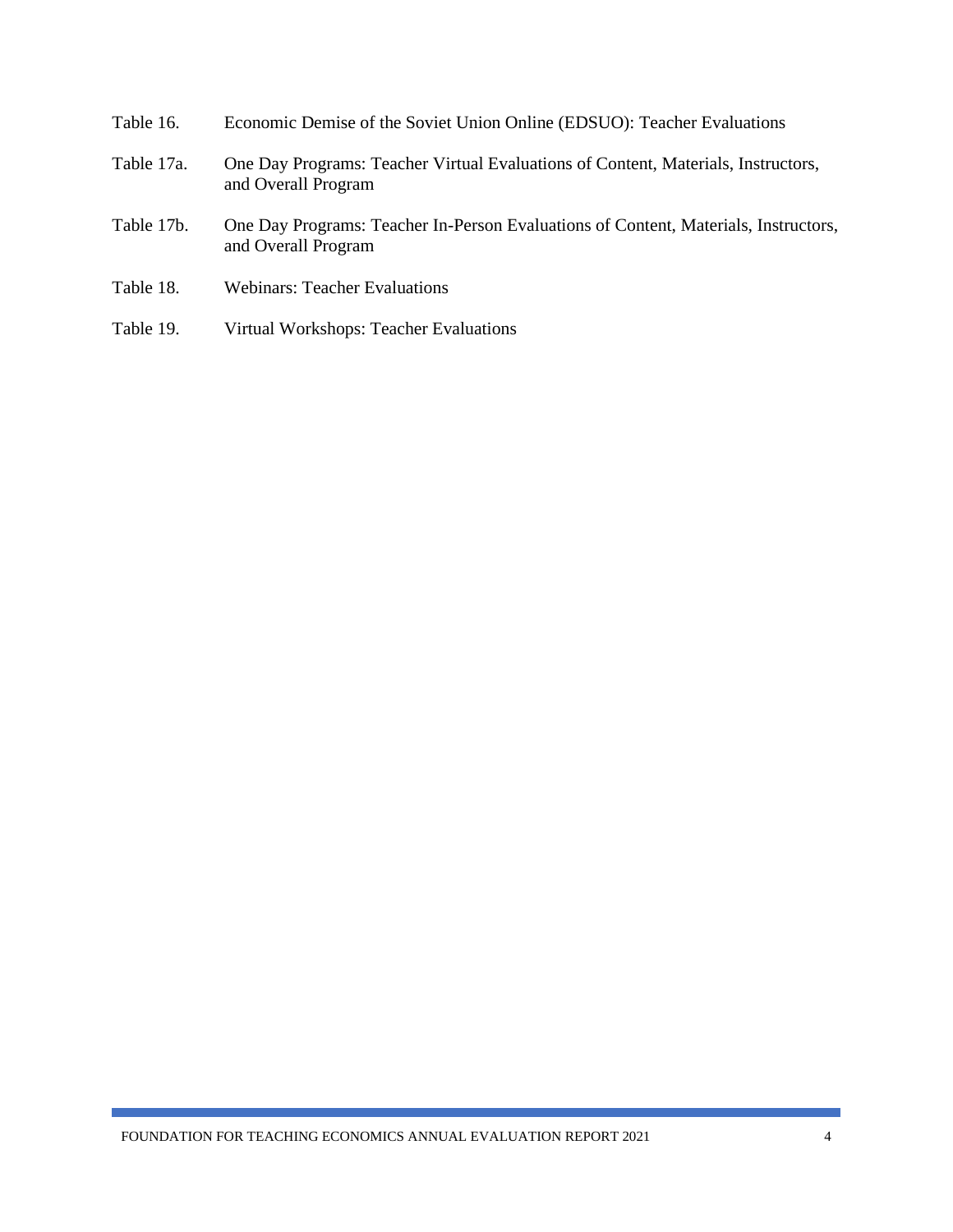# **Overview**

This independent evaluation of the Foundation for Teaching Economics' 2020 programs for teachers and students includes the following programs conducted from fall 2020 through summer 2021:

#### STUDENT PROGRAMS

- Economics for Leaders Student Programs (25)
- Entrepreneurship and the Global Economy (1)
- Economic Forces in American History (2)

#### TEACHER PROGRAMS

- Environment and the Economy (3)
- Economic Issues for Teachers (2)
- Economics for Leaders Summer Teacher Programs (5):
	- o Virtual (3)
	- o In-Person (2)
- Online Courses (7)
	- o Economics Online for Teachers (2)
		- Fundamentals (EOFT Fundamentals)
		- Institutions, Government and the Economy (EOFT Institutions)
	- o Economic Demise of the Soviet Union
	- o Economics of Disasters Online
	- o Teacher Economics: Understanding the Federal Budget, Debt, and Deficits
	- o Economics Forces in American History Online (2)
		- Colonialism Early  $20^{th}$  Century
		- **Early 20<sup>th</sup> Century Present**
- One Day Programs: Virtual (7):
	- o Fundamentals of Environmental Economics
	- o Understanding Global Economic Issues
	- o Economics of Disasters (2)
	- o Making Sense of the Federal Budgets, Debts, and Deficits
	- o Issues of International Trade
	- o Economic Demise of the Soviet Union
- One Day Programs: In-Person (7):
	- o Fundamentals of Environmental Economics (2)
	- o Understanding Global Economic Issues (2)
	- o Economics of Disasters
	- o Making Sense of the Federal Budgets, Debts, and Deficits
	- o Issues of International Trade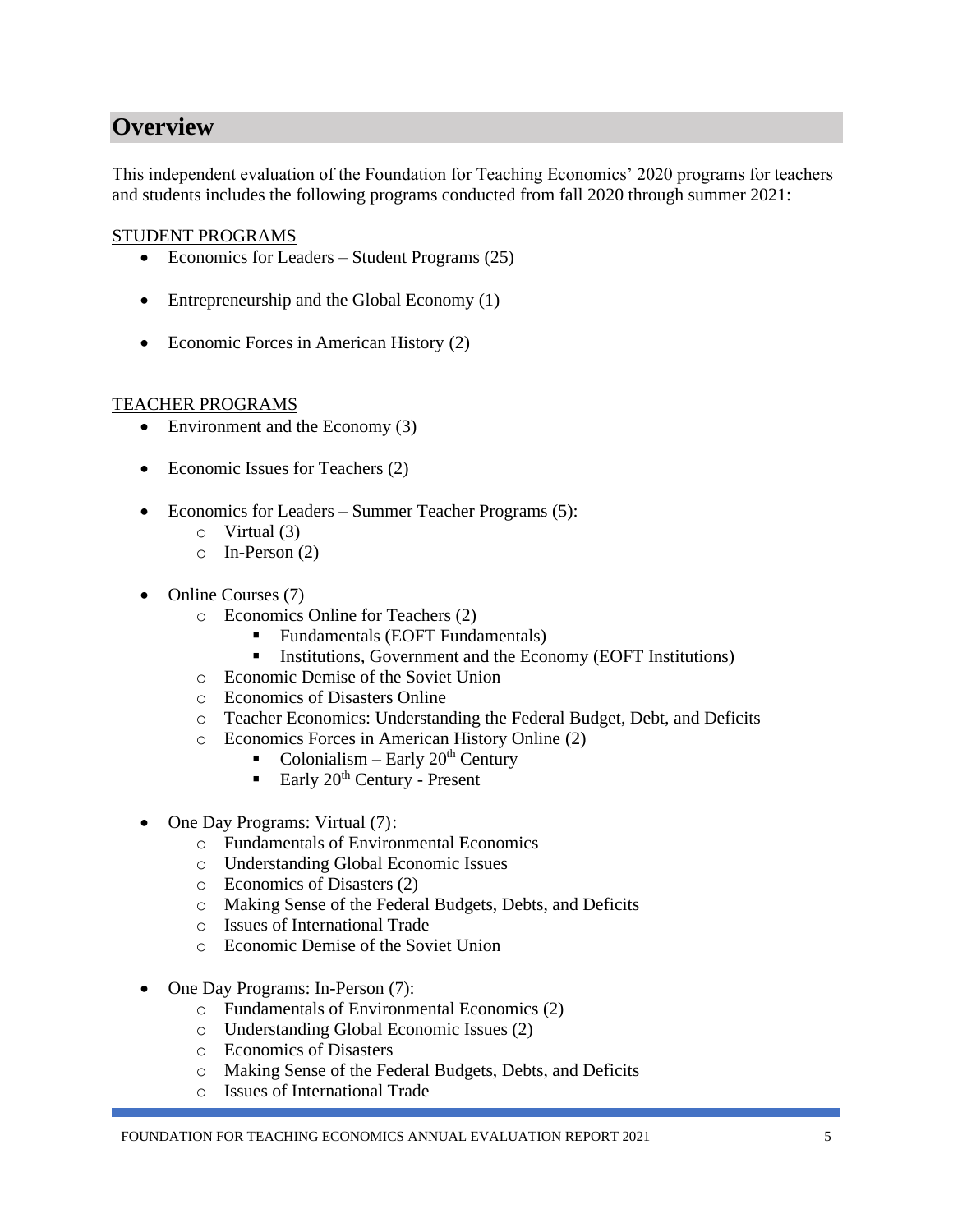- Webinars  $(5)$ :
	- o COVID-19 Where Do We Stand Today?
	- o 26 Trillion and Counting: What Is Our Debt Capacity?
	- o Federal Budgets and Expenditures Are Not The Same
	- o Spending My Money or Your Money: How the Incentives Change
	- o Bidenomics: The President's Plan for the Economy
- Virtual Workshops (5):
	- o Active Learning Simulations Can Be Virtual Too! The Great Depression
	- o Active Learning Simulations Can Be Virtual Too! Money and Inflation
	- o Active Learning Simulations Can Be Virtual Too! Cartels & Competition or A Question of Trust
	- o Active Learning Simulations Can Be Virtual Too! In the Chips
	- o Active Learning in the Virtual Classroom: Twenty-Seven Trillion and Counting

The evaluation is based on feedback from more than 1832 individuals (approximately 852 high school students and 980 teachers) served by FTE programs this past year. Participants in all programs completed questionnaires after each program, rating and providing written comments about the instructors, the content, materials, program format, and efficacy. Due to the COVID-19 pandemic, most FTE programs transitioned to online platforms and participants were asked to assess the ease and accessibility of those platforms.

The evaluation methodology for the *Economics for Leaders* (EFL) and *Economic Forces in American History* (EFIAH) programs, as well as some online courses, included pre-tests and end-of-course tests aligned with course content to provide information about the efficacy and impact of the program on learning and comprehension.

FTE remains committed to bringing the economic way of thinking to both high school students who are interested in ideas, and teachers who seek to improve their pedagogical tools in the classroom. FTE's purpose is consistent and clear: sound economic thinking is essential for future leaders and for teachers who have a strong hand in educating those leaders. Despite the ongoing circumstances that have continued with respect to the COVID-19 pandemic, which has continued to preclude most (though not all) in-person gatherings, FTE has successfully continued to teach the economic way of thinking through the virtual learning environment. Some in-person gatherings did occur, where it was permitted, during the fall of 2020 and the summer of 2021.

Pre- and post-tests of the high school students attending EFL programs revealed positive changes in their understanding of economic concepts. Students increased the pre to post test score by 10 percent (85% overall score), and evidence showed that some FTE programs, in particular the in-person EFL program held at Southern Methodist University (see Table 1a) increased the understanding of economic concepts for students by over 20%. Moreover, students attending the EFIAH programs reported an overall percentage increase in economic literacy by 45 percent. In one case, students attending the EFIAH College of William & Mary programs reported over a 51 percent in increase between their pre-test and post-test! This result was higher than the single-highest percentage increase of 27% among any single cohort in the EFL program, a strong indication of the continued growth and success of FTE's programs. Overall, students praised the instructors for their ability to make challenging content understandable, their responsiveness to questions, and praised their instructional methods and techniques.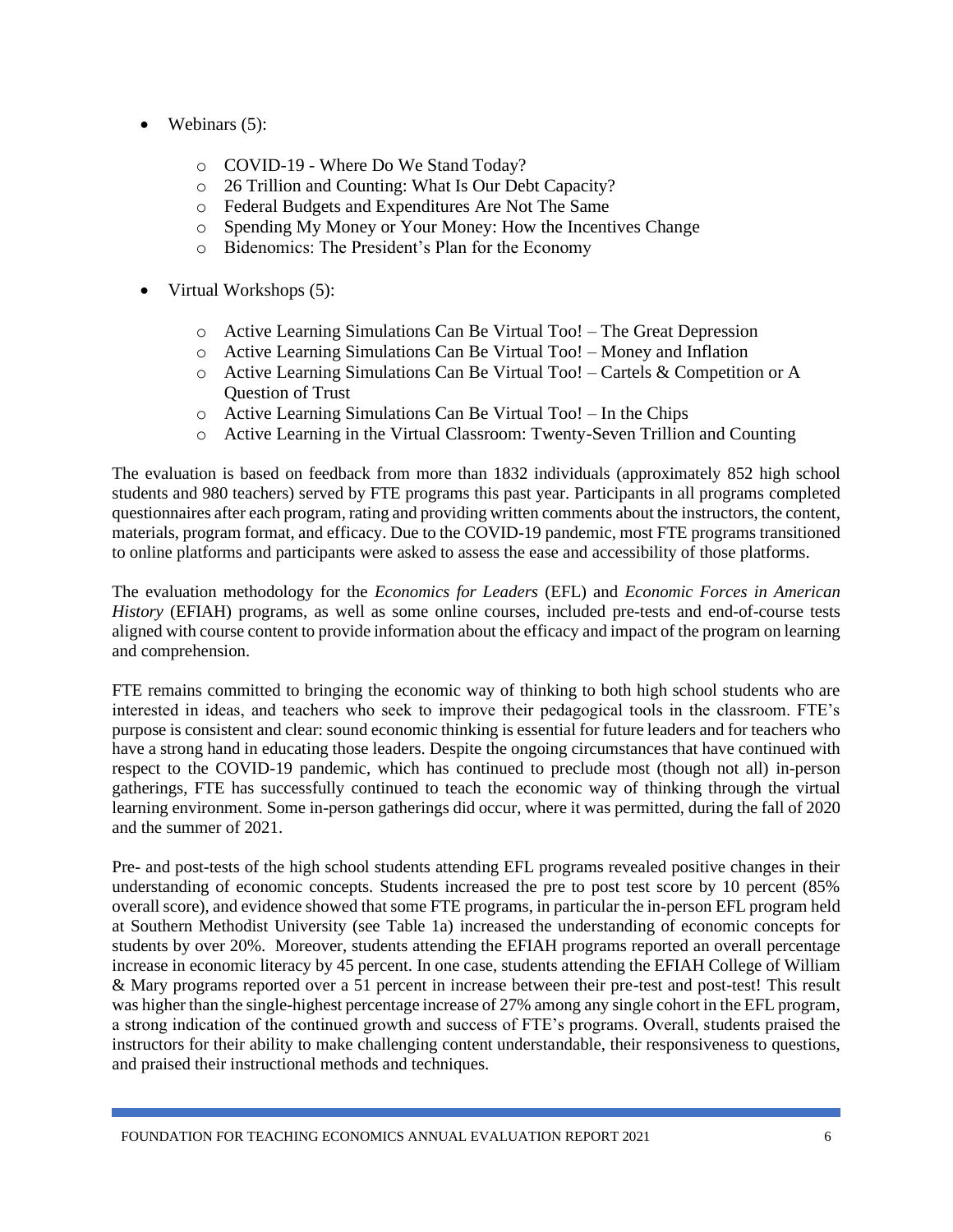Overwhelmingly and consistently, across the programs executed this year, participants praised:

- FTE instructors for their commitment to both the ideas and the courses, their enthusiasm, their ability to inject energy into online teaching and their engagement with students.
- FTE programming content for its timeliness, relevance and clarity.
- FTE programs for enhancing the participants' understanding of the importance of critical thinking and the ability to apply that to present policy issues and gain a historical understanding of economic events and systems.

Across FTE programs, participants gave high praise for both the instruction, the instructors, and the creative online interaction. Students in *Economics for Leaders*, the largest student program at 758 participants, gave exceptional ratings for the clear and challenging content, the responsive of instructors to questions, and overall teaching quality, as well as for the program staff. Overall, 95 percent of students in this program agreed that the program improved their understanding of key economic ideas. This was higher than the 86 percent reported last year in improved understanding, strong evidence of the effectiveness of this program and the continued need for economic education as offered by FTE's programs.

The pre and post test results demonstrate clear gains in understanding among student participants. Students increased their pretest average from about 78% to an average post-test score of over 85%, a gain of over 9%. The virtual and synchronous nature of these programs did not impair the teaching effectiveness nor the ability to interact and digest these important economic concepts.

Following its introduction last year, FTE continued to expand new learning options to their menu of programs this year including webinars and virtual workshops. These added important and timely topics to FTE offerings and allowed FTE to partner with subject matter experts on topics including: COVID-19 and pandemic response, the role of monetary policy and inflation, public finance and fiscal policy, and the growth of the U.S. federal debt. The workshops allowed teachers an opportunity to learn how to bring active simulations to online platforms.

With an impressive set of programs addressing salient economic issues and a framework for analyzing economic problems, a superb team of instructors and leadership staff, FTE continues to make a profound impact on teaching the economic way of thinking in the classroom.

In each section below, the results from surveys completed by program participants are summarized. When applicable, test results are also described.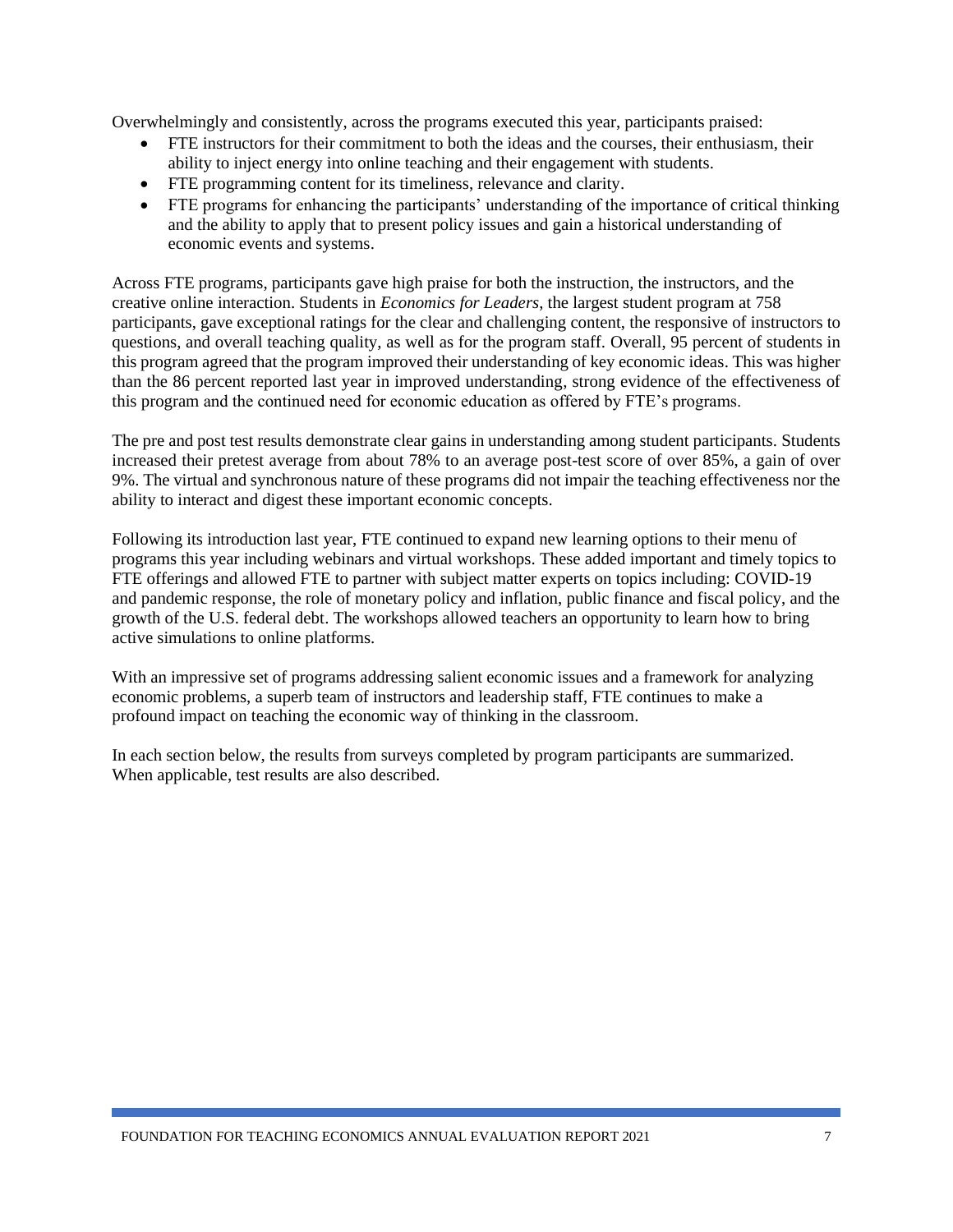# **Economics for Leaders – Student Programs**

### **Tests of Students' Economic Understanding**

Students' understanding of the *Economics for Leaders* economics curriculum was measured by a test given to all students at the end of the weeklong sessions. This test comprises 30 multiple-choice questions from the U.S. Department of Education's National Assessment of Educational Progress (NAEP)— *The Nation's Report Card* —economics assessment.\* Economics content experts selected, from among released NAEP questions, 30 that are aligned with the tools of economic reasoning and the five economic reasoning principles at the heart of the *Economics for Leaders* course curriculum to serve as the test of economic understanding. A short pre-test based on these questions was given to students at the beginning of the week to gauge comprehension and learning gains.

The average percent correct on the end-of-course test across all FTE programs using the test based on NAEP in 2020 was 85, almost an eight percentage-point increase from the pre-test (Table 1a), roughly. Performance on the end-of-course test ranged from 78 percent correct to 91 percent. The overall percent correct on the posttest was 32 percentage points higher than that for the national sample of grade 12 students (53 percent correct) who answered these questions on the NAEP assessment in 2012.

#### **Students' Evaluations**

At the end of the weeklong program, 758 students completed evaluations of the economics and leadership sessions, staff, overall program, and the online platforms which included: Canvas, Zoom, MobLab and Pear Deck. Results overall and by online cohort for the program content, materials, instructors, and overall program are shown in Table 2. Table 3 presents results of each programs' evaluations of the staff, and these online platforms.

Students' ratings of the program content, materials, responsiveness of instructors, and overall program were overwhelmingly positive (Table 2). Overall, 89 to 98 percent of students agreed or strongly agreed that the economics sessions stimulated their interest, the content was clear, and the instructors were responsive. Overall, 95 percent agreed that their understanding of economic ideas was improved. Students gave accolades to their teachers for being able to distill complex topics in an online capacity that was both engaging and fun. Overall, an impressive 98 percent agreed the instructors were responsive and thoughtful. When asked about their favorite sessions, students' comments indicated across the board that they enjoyed the activities and the teaching. The students enjoyed Dr. Scott Baier, Dr. Ninos Malek, and Dr. Jamie Wagner, suggesting they were able to keep a fun pace in the class, use humor and stories to engage students with the content, and kept lectures interactive while being responsiveness to questions. The FTE instructors are perhaps the best asset to the programs because they effectively generate interest and enthusiasm from the students. Students' ratings of and comments about the economics and leadership staff were overwhelmingly positive (Table 3). 90 percent of the students rated the economics teams exceptional or superb and the leadership team (student administrators) were 89% percent either exceptional or superb. Program coordinators were rated exceptional or superb by 88 percent of students overall. The  $2<sup>nd</sup>$  University of California, Berkeley cohort agreed unanimously that the economics team was exceptional or superb. The University of Chicago cohorts agreed almost unanimously that the program coordinators were exceptional

FOUNDATION FOR TEACHING ECONOMICS ANNUAL EVALUATION REPORT 2021 8

Se[e https://nces.ed.gov/nationsreportcard/](https://nces.ed.gov/nationsreportcard/)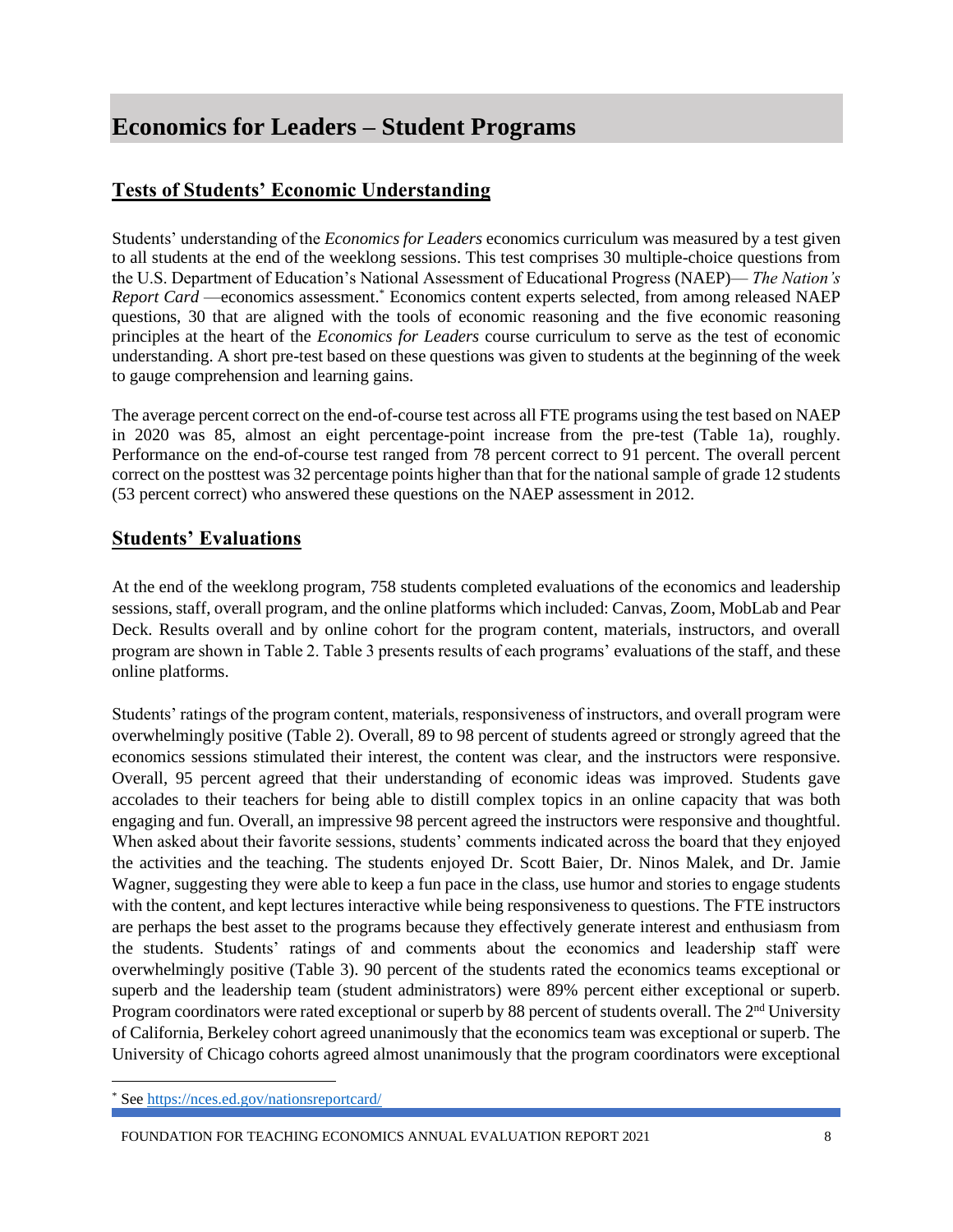or superb. This demonstrates perhaps more strikingly than in previous years, that the people who teach and run FTE programs are essential to its success and have been even more successful during a year when almost all instruction is delivered online.

Continuing from their introduction last year, evaluations of the online technology used the following: the Canvas Learning Management System; the Zoom web conferencing platform; and the online platforms MobLab and Pear Deck. This combination of technologies is used to deliver content, create space for peer and student-teacher discussions and for online simulations which demonstrate key economic concepts. These technological platforms did quite well from the perspective of the students. Students gave MobLab high marks with 88 percent of students agreeing that it was excellent or superb. Zoom and Pear Deck received similar ratings with 85 and 81, respectively, as either exceptional or superb, higher than the 75 percent and 78 percent scored for Zoom and Pear Deck, respectively, for last year. Canvas received ratings of 77 percent agreeing it was excellent or superb. Students repeatedly mentioned that Zoom created an engaging and positive learning atmosphere, a great accomplishment that is challenging for any economic educator teaching in the absence of in-person engagement.

# **Economic Forces in American History**

### **Tests of Students' Economic Understanding**

*Economic Forces in American History* (Tables 4 and 5) was a virtual course, held among two cohorts of high school students (68 students in total), designed to combine topics of economic history with an understanding of how economic freedom, rule of law, and well-defined property rights promote economic growth and prosperity. Professor Whaples taught both sections of this course, and Professor Ferrarini and Professor Fishback taught in the Brown University section and the College of William & Mary section, respectively. They evaluations described faculty as clear, enthusiastic, and engaging, and this particularly important given that this was a virtual course.

#### **Students' Evaluations**

The overall feedback from the students from both sections of *Economic Forces in American History* was overwhelmingly positive, with particular praise for the stimulating, clear, and challenging class environment. In terms of stimulating interest, clarity and challenging content, and responsiveness of the faculty to questions, the students rated no less than 91% on all margins of evaluation for both courses.

Overall, feedback on the virtual application platforms were positive., The use of Zoom and other application platforms proved to be successful, with no less than an average of 77 percent for Canvas, Zoom, and Pear Deck reported.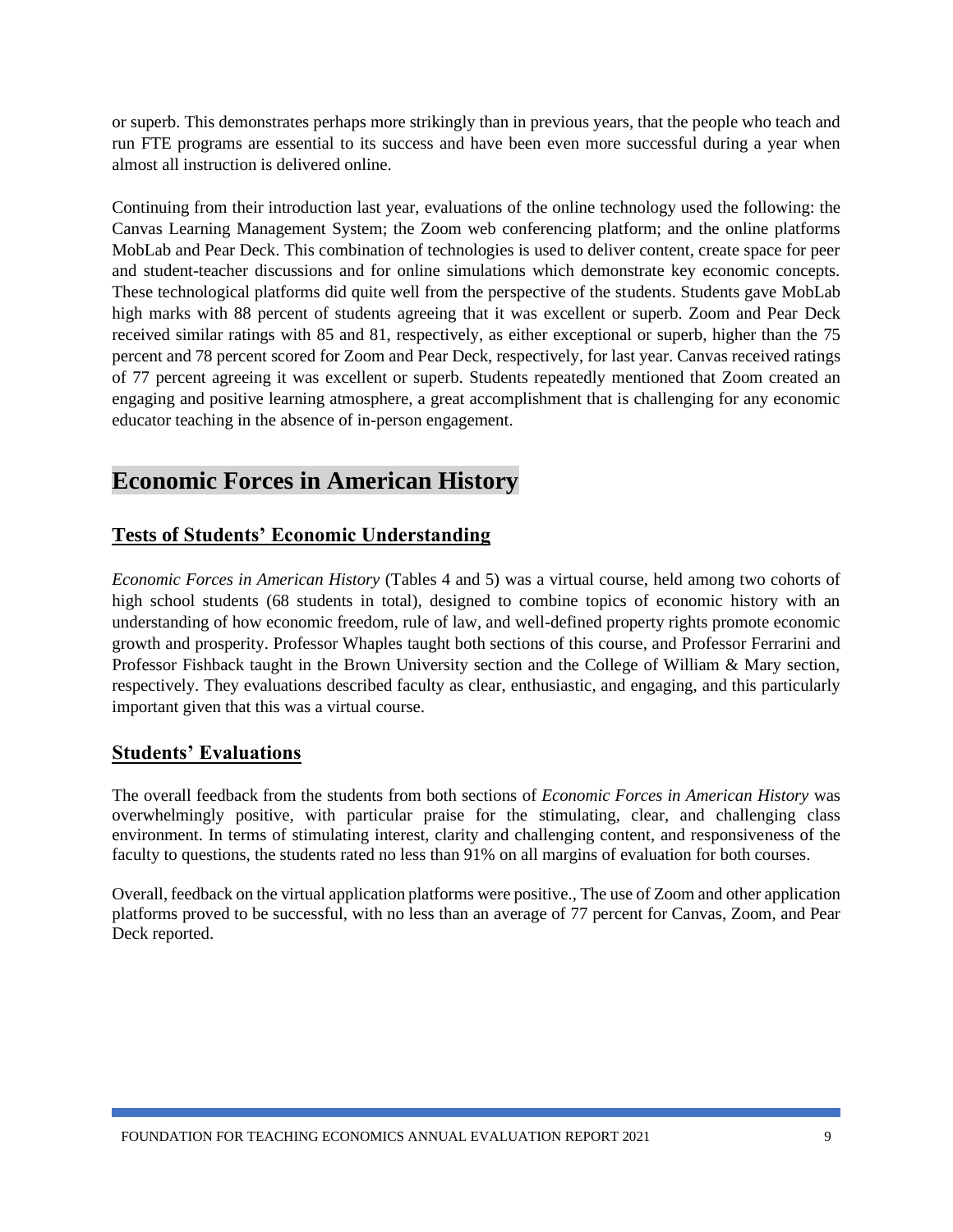# **Entrepreneurship in the Global Economy**

*Entrepreneurship in the Global Economy* was a new course this year. The purpose of this course is to educate high school students with an understanding of how free markets, based on the protection of private property and the freedom of contract under the rule of law allow the necessary preconditions for productive entrepreneurship.

### **Students' Evaluations**

*Entrepreneurship in and the Global Economy* was attended by 34 high school students (see Table 6). In addition to lectures on the theoretical relationship between institutions and entrepreneurship, it also featured a series of sessions by 10 guest speakers, who engaged students on the practical experiences of entrepreneurship in the real world. Overall, 91 percent of the students strongly agreed or agreed that the course improved their understanding of entrepreneurship and its institutional preconditions. Particular praise was made, both in terms of quantitative and written feedback, for Professor Don Fell. The students unanimously agreed (100%) that Professor Fell was responsive, listened and answered all questions. Given that this was a new course, students were also asked to provide suggestions. When asked if they would eliminate any of the sessions of the course, of the 22 students that responded to this question, they overwhelmingly suggested no, although a few did indicate they would eliminate some of the guest speaker sessions due to overlap and potential redundancy.

### **Environment and the Economy**

*Environment and the Economy* (Table 7) was among the few in-person teacher programs held this year. Three sections of this course were held in Boise, ID, Cincinnati, OH, and Ft. Lauderdale, FL, with a total of 67 teachers in attendance. This course is designed for teachers and the participants surveyed indicated that most of the participants teach economics and history, in particular American History and AP Economics. Professors Don Fell and David Dieterle taught the course and are described as clear, compelling, and engaging.

#### **Teachers' Evaluations**

Overall, one hundred percent of teachers reported that the content was stimulating, clear, and challenging, and 99 percent of the teachers rated Professors Fell and Dieterle as exceptional or superb. Moreover, and perhaps most importantly, 100 percent agreed or strongly agreed that this program will improve their teaching. Given the constraints of meeting in-person during a pandemic, the meeting space and social distancing measures were successful. The meeting space, food, and social distancing received lower ratings, (69%, 65%, and 68%, respectively). However, after reviewing the written feedback, these lower ratings reflect neither poor quality food nor inadequate or unsafe social distancing measures. Rather, they reflected the continued limitations due to COVID-19.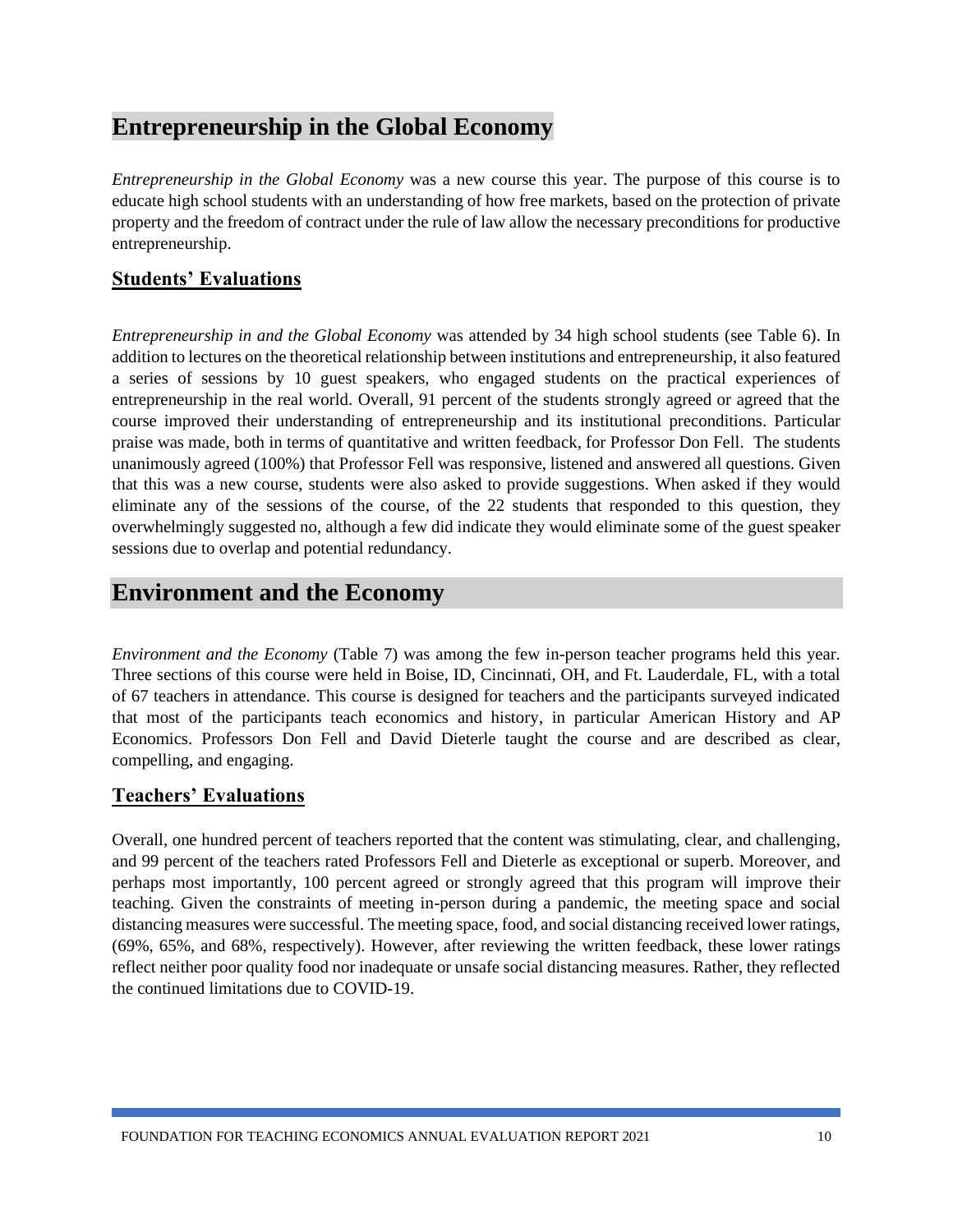# **Economic Issues for Teachers**

Two sections of *Economic Issues for Teachers* (Table 8) were held in-person in Columbus, OH, and Jacksonville, FL, totaling 34 teacher participants. This course is designed for teachers and the participants surveyed indicated that most of the participants teach economics and history, in particular American History and AP Economics.

### **Teachers' Evaluations**

Professors Roger Butters and Scott Baier taught the courses in Columbus and Jacksonville, respectively, and in each case, they received nearly unanimous consensus, rated with strong agreement or agreement as being clear, compelling, responsive and engaging. As was the case with the *Environment and the Economy* program, the meeting space, food, and social distancing received lower ratings, but after reviewing the written feedback, these lower ratings reflect neither poor quality food nor inadequate or unsafe social distancing measures. Rather, they reflected the continued limitations due to COVID-19. In fact, it's important to note that the participants offered much praise for the safety protocols.

# **Economics for Leaders – Summer Teacher Programs Virtual Teachers' Evaluations & In-Person Teachers' Evaluations**

*The foundation held* a total of five Economics for Leaders teacher programs this summer, two of which were in-person and three of which were held virtually, with a total of 78 teachers participating. (see Table 9a for evaluations of the virtual programs and Table 9b for evaluations of in-person programs). Both the virtual and in-person programs were among the most successful this year. Across all five programs, 100 percent of the teacher-students strongly agreed or agreed that their experience in their respective programs improved their understanding of the economic way of thinking and improved their strategies for teaching economics. Moreover, across all five programs, 100 percent strongly agreed or agreed that they would recommend these programs to other teachers. The fact that the data showed no significant difference in teaching outcomes between the virtual and in-person programs, as reflected in the quantitative and written feedback provided by the attendees, is quite impressive, given the relatively difficult and complex nature of engaging students online. This outcome is a testament to the ability of the EFL program, in particular its professors and mentor teachers, to teach the economic way of thinking in a stimulating, challenging, and clear manner.

## **Online Courses – Teachers**

### **Teacher Economics: Understanding the Federal Budget, Debt and Deficits**

*Teacher Economics: Understanding the Federal Budget, Debt and Deficits* was held in the fall of 2020 and was an online (asynchronous) course offered to teachers. This is the same topic that had been offered November 2019 as an in-person event in Washington D.C. but the program type had been modified for the circumstances associated with COVID-19. 95 percent of the 21 participants (almost all of which teach economics to high school juniors or seniors) either strongly agreed or agreed that they found the course

FOUNDATION FOR TEACHING ECONOMICS ANNUAL EVALUATION REPORT 2021 11 11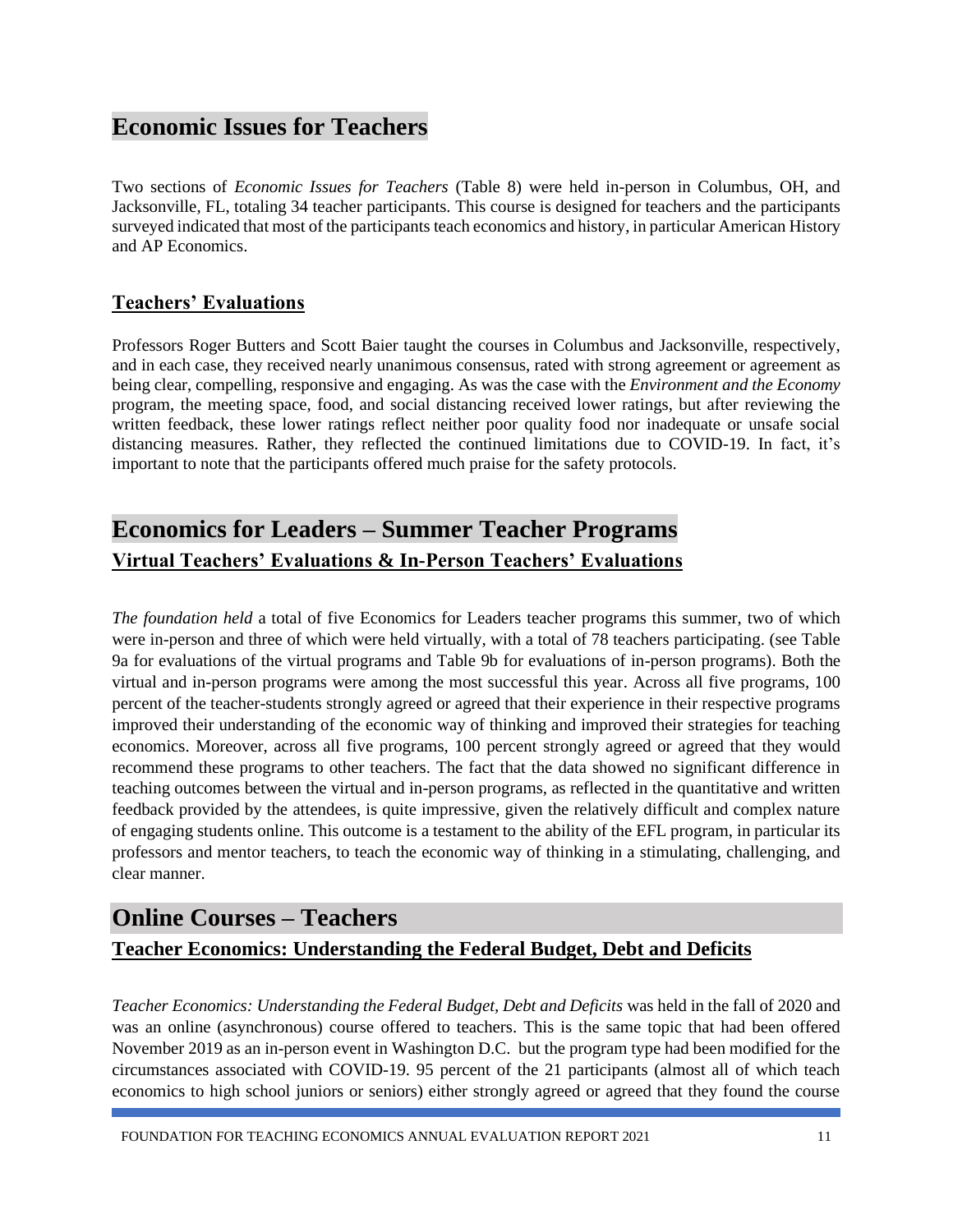content clear, that it would improve their teaching, and that they would recommend the course to others. Although none of the program components were reported as poor, discussion boards received a relatively lower rating, 58 percent of the participants rating the discussions as excellent or superb. Overall, given that this was a new course in terms of format, the change in program type from 2019 proved to be very successful.

#### **Economics of Disasters Online**

The *Economics of Disasters Online* course (Table 11) had 15 participants. The teachers enjoyed the program and praised it for stimulating interest, responsive instructors, and 100 percent agreed or strongly agreed that this course will improve their teaching. While the activities, assignments, and discussions received lower scores from teachers, 73 percent reported that the assignments were exceptional or superb, 4 percentage points higher than the 69 percent rating from last year. The discussion boards, however, fell in their rating. Whereas last year, 71 percent reported that the discussion boards were exceptional or superb, it fell 17 percentage points (54 percent this year). That being said, no student ranked the discussion boards poorly, and when asked if any comments or suggestions could be offered that were not covered by questions in the survey, nothing explicitly negative had been mentioned about the discussion boards.

#### **Economics Online for Teachers: Fundamentals**

*The Economics Online for Teachers: Fundamentals* course (Table 12) had 14 participants overall and was one of the most highly rated programs this year. One hundred percent of the teachers agreed or strongly agreed that the content was clear, challenging, and stimulated their interest, that the instructors were responsive and returned assignments in a timely manner, that their teaching would improve, and that they would recommend the course. Out of all program components of the course, the activities ranked the highest, with 100 percent agreeing they were exceptional or superb, followed by the lectures and materials 75 percent of which felt were exceptional or superb. Though only 25 percent of the participants rated the discussion boards as excellent or superb, no student ranked the discussion boards poorly, nor was there anything explicitly negative mentioned about the discussion boards, except to note the difficult nature of holding online discussions.

#### **Economics Online for Teachers: Institutions, Government, and the Economy**

*Economics Online for Teachers: Institutions, Government, and the Economy* (Table 13) had 14 participants this year. One hundred percent of teachers reported that the course content stimulated their interest, would improve their teaching. Moreover, one hundred percent also reported that they would recommend this course for others to attend. Some written comments indicated that the textbook was under-utilized and that the course content did not match the title of the course. Quantitative feedback on the program components, such as lectures, activities, materials and assignments were overwhelmingly good, with 93% of the participants reporting that the lectures and activities were excellent or superb.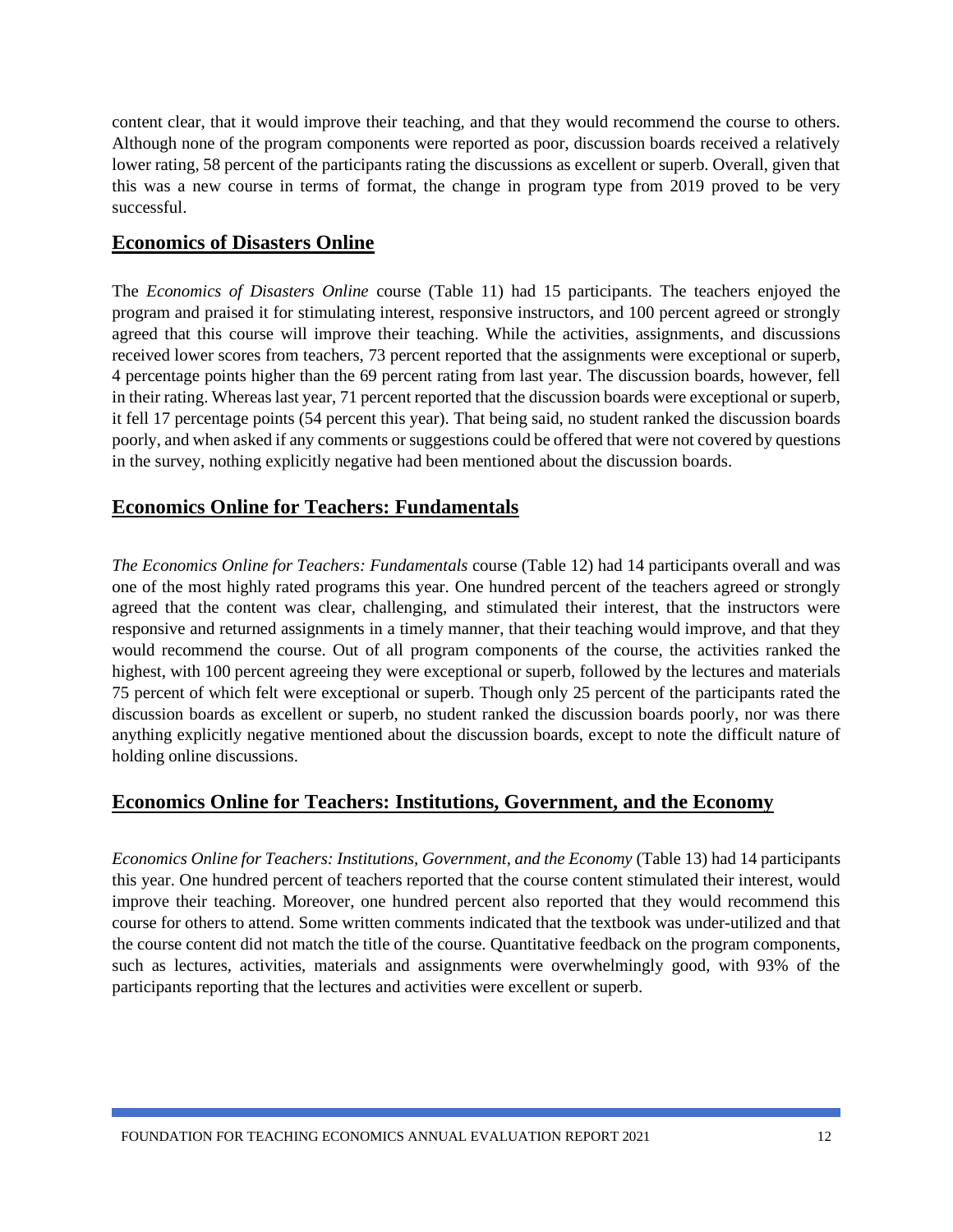#### **Economic Forces in American History Online: Colonialism – Early 20th Century**

This particular online course (see Table 14) was attended by 14 teachers, all of whom reported that they teach economics, U.S. history, or civics/government. The praise for the instructor of the course was overwhelming, with 92 percent of them reporting the instructor as exceptional or superb, and 100 percent of the participants rating the instructor's punctuality in returning assignments and responding to questions was either exceptional or superb. The written feedback also highlighted that the instructor was extremely knowledgeable and provided very detailed and helpful feedback. The program component that received the lowest rating was activities, 58 percent of students rated them as exceptional or superb, but none of the students ranked this program component poorly, nor was there any written feedback directly related to, or explicitly mentioning, anything negative about activities.

### **Economic Forces in American History Online: Early 20th Century – Present**

This online course (see Table 15) was attended by 18 teachers, all of whom reported that they teach economics, U.S. history, or civics/government. As was the case with *Economic Forces in American History Online: Colonialism-Early 20th Century*, praise for Professor Gibbons was unanimously and overwhelmingly positive, 100 percent of them reporting the instructor as exceptional superb, and 100 percent of the participants rated the instructor's punctuality in returning assignments and responding to questions was either exceptional or superb. The written feedback also highlighted the instructor was extremely knowledgeable, provided very detailed and helpful feedback, and exceeded expectations. Ninety five percent of the participants strongly agreed or agreed that they would recommend this course to others.

#### **Economic Demise of the Soviet Union Online**

*Economic Demise of the Soviet Union Online* (Table 13) was delivered once in an online capacity this year with 17 participants, all of which teach high school (mostly seniors), mostly courses in economics or history. The content was well-received and praised by teacher participants across the board. One hundred percent agreed that the course content stimulated their interest and would improve their ability to teach about economics topics within the context of the Soviet Union's history. Overall, 100 percent agreed that the instructor was good, but 71 percent rated the instructor as exceptional or superb, with no negative rating. The written feedback emphasized how knowledgeability of the instructor, particularly the use of the instructor's personal experiences was a great asset for teaching the course. Though the ratings for the program components, such as lectures, activities, materials, and assignments were relatively lower, the written feedback did not indicate anything explicitly negative in this regard.

## **One Day Programs: Virtual**

Fourteen One Day programs were offered this year, seven of which were held online with a total of 372 teachers attending these programs (see Table 17a), and seven of which were held in-person with 95 teachers attending (see Table 17b), for a total 467 participants. What's new to the One Day programs, compared to last year, was the introduction of virtual meetings. Overall, these programs were overwhelmingly successful, with near unanimity across the virtual programs that the content was clear, engaging, challenging. Moreover, there was near unanimity (over 98 percent across virtual programs) among the participants, over which they strongly agreed or agreed that the programs not only would improve their own teaching, but that they would also recommend their own program to others. Ninety-three percent rated